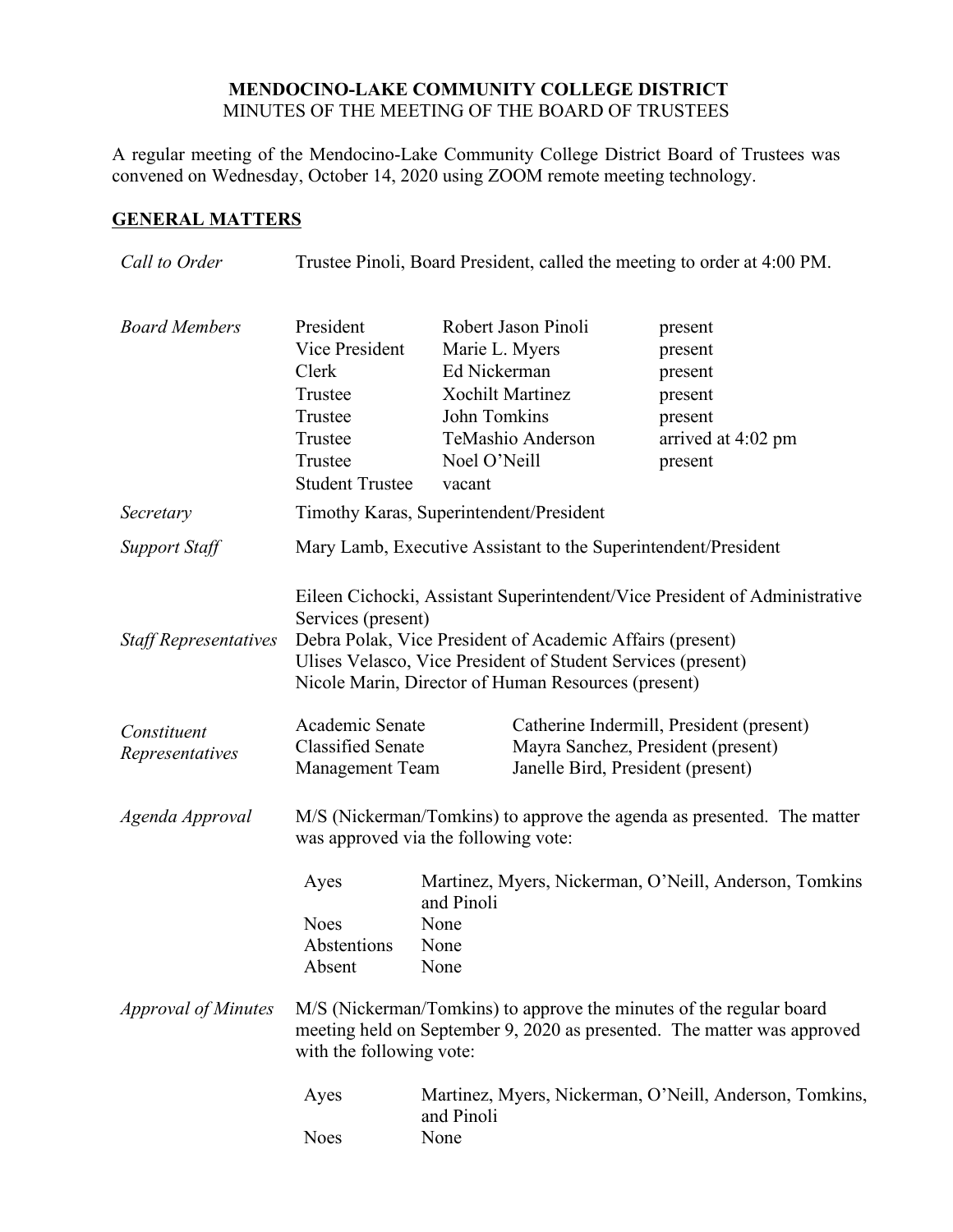| Abstentions | None |
|-------------|------|
| Absent      | None |

*Public Comments on Closed Session Items* • There were no comments from the public at this time.

# **CLOSED SESSION**

The Board adjourned to Closed Session at 4:04 PM with Board President Pinoli stating only item 2.3 would be discussed in closed session.

#### **OPEN SESSION**

*Report of Action Taken in Closed Session*

The Board returned to open session at 4:19 PM with Board President Pinoli reporting no action taken in closed session.

*Public Comments* • There were no comments from the public.

#### **PRESIDENT AND ADMINISTRATION REPORT**

A written report was presented by Superintendent/President Karas who added the following information:

S/P Karas highlighted the following areas from the report:

We have just received word regarding the Nursing program students who recently took the NCLEX test. 100% of the students who took the test passed. This is great news and a reflection of the great work that is being done by the Allied Health program.

He has now had the opportunity to visit all three centers. He most recently received a tour of the Coast Center and was impressed with the work being done in that location. He is also looking forward to visiting the Educational Centers in our district such as the one located in Covelo. He expressed his thanks to everyone responsible and making him feel so welcomed.

## **CONSENT AGENDA**

M/S (Nickerman/Tomkins) Board of Trustees does hereby approve the Consent Agenda as presented. The consent agenda was approved with the following vote:

| Ayes        | Anderson, Martinez, Myers, Nickerman, Tomkins, O'Neill, |
|-------------|---------------------------------------------------------|
|             | and Pinoli                                              |
| Noes        | None                                                    |
| Abstentions | None                                                    |
| Absent      | None                                                    |

Items with an asterisk \* were approved by one motion as the Consent Agenda.

## **Personnel**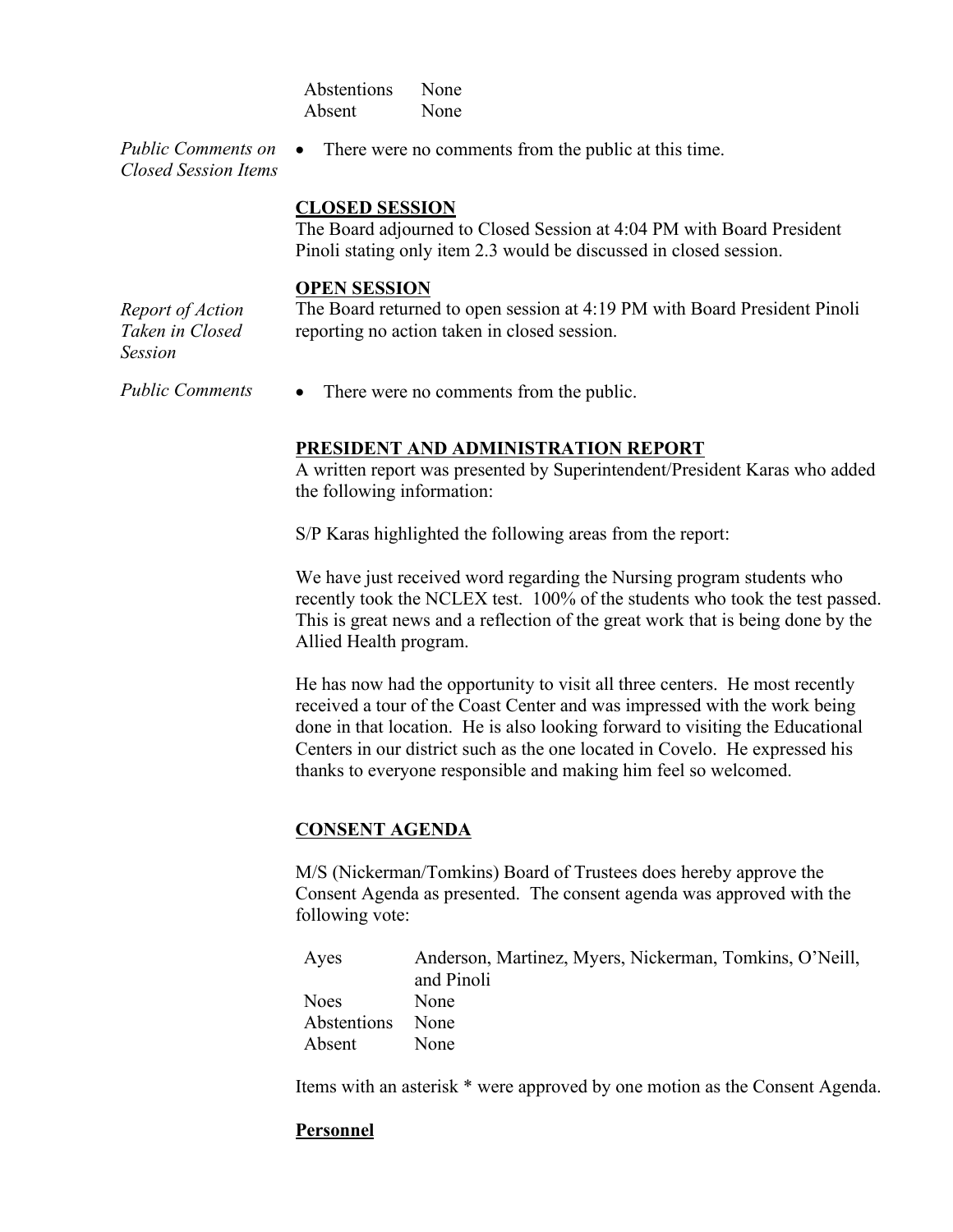| Consideration to<br>approve the<br>personnel list-<br>Short-Term Non<br>Continuing (STNC)<br><i>Employees</i> | *RESOLVED, That the Mendocino-Lake Community College District Board<br>of Trustees does hereby ratify the employment of the short-term non-<br>continuing (STNC) employees as submitted and presented at the meeting<br>pending receipt of all necessary employment eligibility requirements.                                       |  |  |
|---------------------------------------------------------------------------------------------------------------|-------------------------------------------------------------------------------------------------------------------------------------------------------------------------------------------------------------------------------------------------------------------------------------------------------------------------------------|--|--|
| Consideration to<br>approve the<br>personnel list-<br><b>Part-Time Faculty</b>                                | *RESOLVED, That the Mendocino-Lake Community College District Board<br>of Trustees does hereby approve the list of part-time faculty as submitted and<br>presented at the meeting pending receipt of all necessary employment<br>eligibility requirements.                                                                          |  |  |
| Consideration to<br>approve the list of<br><b>Volunteers</b>                                                  | *RESOLVED, That the Mendocino-Lake Community College District Board<br>of Trustees does hereby approve the list of volunteers as presented.                                                                                                                                                                                         |  |  |
| Consideration to<br>Approve<br>Employment -<br>Classified                                                     | *RESOLVED, That the Mendocino-Lake Community College District Board<br>of Trustees hereby approves the employment of Machiko Shimada, Center<br>Assistant, effective October 15, 2020 and Madison Menlove, Library Assistant<br>effective November 1, 2020 pending receipt of all necessary employment<br>eligibility requirements. |  |  |
| Consideration to<br>Approve<br>$Reclassification -$<br>Permanent<br>Classified                                | *RESOLVED, That the Mendocino-Lake Community College District Board<br>of Trustees hereby approves the reclassification of the position of Instructional<br>Assistant-Fine Woodworking (Range 24) to Fine Woodworking Technician<br>(Range 26), retroactively effective July 1, 2020.                                               |  |  |
| Consideration to<br>Ratify Resignation -<br>Faculty                                                           | *RESOLVED, That the Mendocino-Lake Community College District Board<br>of Trustees hereby ratifies the resignation of Kim Swift, Instructor-Nursing<br>effective December 31, 2020.                                                                                                                                                 |  |  |
|                                                                                                               | <b>Other Items</b>                                                                                                                                                                                                                                                                                                                  |  |  |
| Donations                                                                                                     | *RESOLVED, That the Mendocino-Lake Community College District Board<br>of Trustees hereby accepts the donations from Jennifer Riddell, Bon Appetit<br>Management Company, and Ronald Hunt, Ph.D.                                                                                                                                    |  |  |
| Academic Calendar                                                                                             | *RESOLVED, That the Mendocino-Lake Community College District Board<br>of Trustees hereby approves the 2021-22 Academic Calendar as presented.                                                                                                                                                                                      |  |  |
|                                                                                                               | PUBLIC HEARING ON THE PROPOSED ADOPTED BUDGET<br>At 4:27 PM Board President Pinoli opened the public hearing on the proposed<br>adopted budget. Not hearing any requests from the public to address the<br>trustees, Board President Pinoli closed the public hearing at 4:28 PM.                                                   |  |  |
|                                                                                                               | <b>ACTION ITEMS</b>                                                                                                                                                                                                                                                                                                                 |  |  |

*2020/21 Adopted* After reviewing the information, presentation and discussion, the board took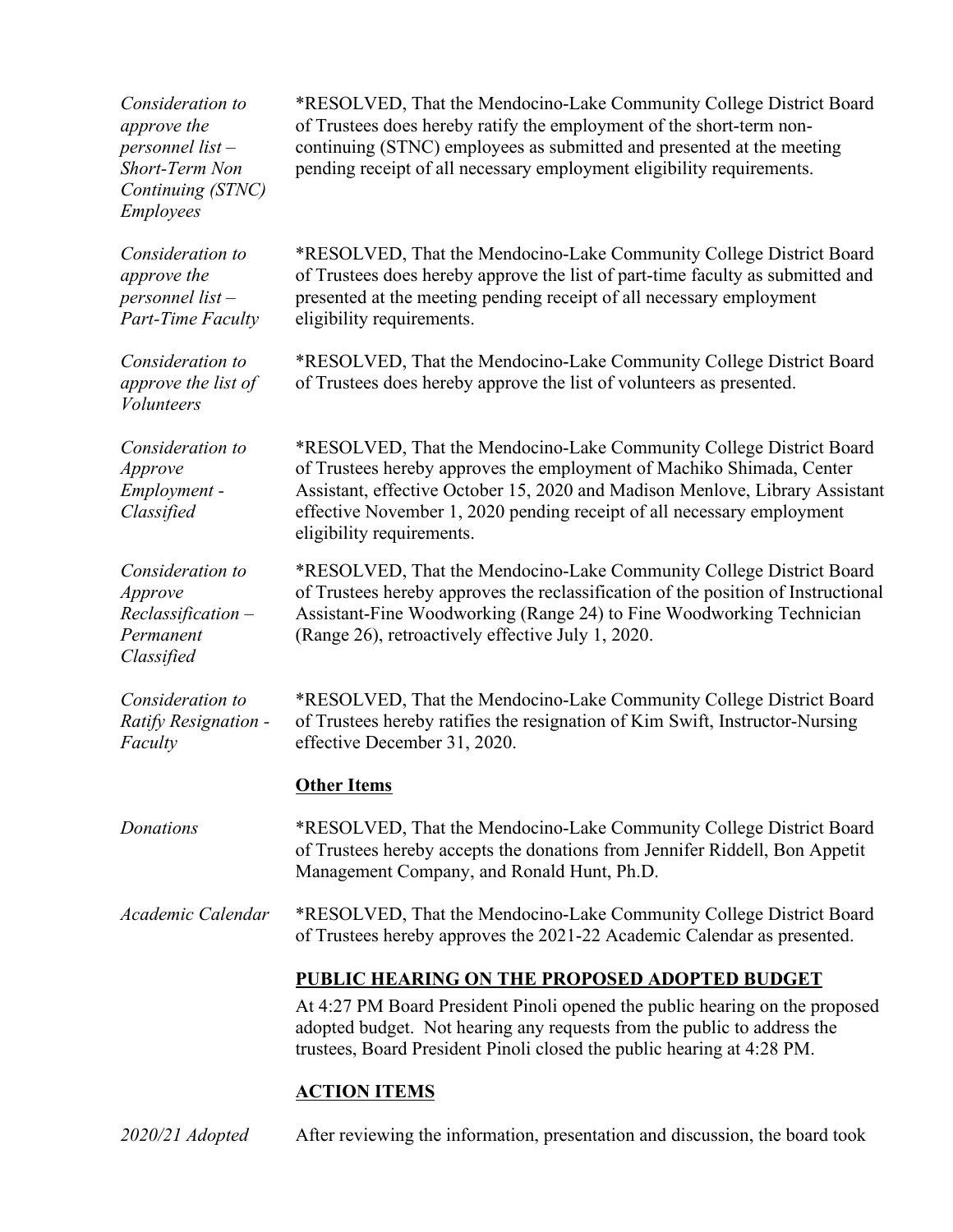| <b>Budget</b>                                   | the following action:                                                                                                                                                                    |                                                                              |  |  |
|-------------------------------------------------|------------------------------------------------------------------------------------------------------------------------------------------------------------------------------------------|------------------------------------------------------------------------------|--|--|
|                                                 | M/S (Nickerman/Martinez) that the Mendocino-Lake Community College<br>District Board of Trustees does hereby adopt the 2020/21 Adopted Budget as<br>presented with the following vote:   |                                                                              |  |  |
|                                                 | Ayes                                                                                                                                                                                     | Anderson, Martinez, Myers, Nickerman, O'Neill, Tomkins<br>and Pinoli         |  |  |
|                                                 | <b>Noes</b>                                                                                                                                                                              | None                                                                         |  |  |
|                                                 | Abstentions                                                                                                                                                                              | None                                                                         |  |  |
|                                                 | Absent                                                                                                                                                                                   | None                                                                         |  |  |
| 2020/21 District<br>Priorities                  | following action:                                                                                                                                                                        | After reviewing the information presented and discussion, the board took the |  |  |
|                                                 | M/S (Myers/Nickerman) that the Mendocino-Lake Community College<br>District Board of Trustees does hereby adopt the 2020/21 District Priorities as<br>presented with the following vote: |                                                                              |  |  |
|                                                 | Ayes                                                                                                                                                                                     | Anderson, Martinez, Myers, Nickerman, O'Neill, Tomkins<br>and Pinoli         |  |  |
|                                                 | <b>Noes</b>                                                                                                                                                                              | None                                                                         |  |  |
|                                                 | Abstentions                                                                                                                                                                              | None                                                                         |  |  |
|                                                 | Absent                                                                                                                                                                                   | None                                                                         |  |  |
| Contracts and<br>$A$ greements $-$<br>Quarterly | After reviewing the information presented and discussion, the board took the<br>following action:                                                                                        |                                                                              |  |  |
| Ratification                                    | M/S (O'Neill/Nickerman) that the Mendocino-Lake Community College<br>District Board of Trustees does hereby ratify the contracts and agreements as<br>presented with the following vote: |                                                                              |  |  |
|                                                 | Ayes                                                                                                                                                                                     | Anderson, Martinez, Myers, Nickerman, O'Neill, Tomkins<br>and Pinoli         |  |  |
|                                                 | <b>Noes</b>                                                                                                                                                                              | None                                                                         |  |  |
|                                                 | Abstentions                                                                                                                                                                              | None                                                                         |  |  |
|                                                 | Absent                                                                                                                                                                                   | None                                                                         |  |  |
|                                                 |                                                                                                                                                                                          | <b>INFORMATIONAL REPORTS</b>                                                 |  |  |
| Mendocino College<br>Foundation, Inc.           | A written informational report was submitted by Katie Fairbairn, Executive<br>Director of the Mendocino College Foundation who stated she had nothing<br>additional to add.              |                                                                              |  |  |
| <b>Constituents Group</b>                       | <b>Academic Senate</b>                                                                                                                                                                   |                                                                              |  |  |
| Reports                                         | A written report was submitted by Academic Senate President Indermill.                                                                                                                   |                                                                              |  |  |
|                                                 | Academic Senate Indermill added her thanks regarding the Foundation and the<br>college staff and applauded the nursing faculty for their excellent work.                                 |                                                                              |  |  |
|                                                 | <u><b>Classified Senate</b></u>                                                                                                                                                          |                                                                              |  |  |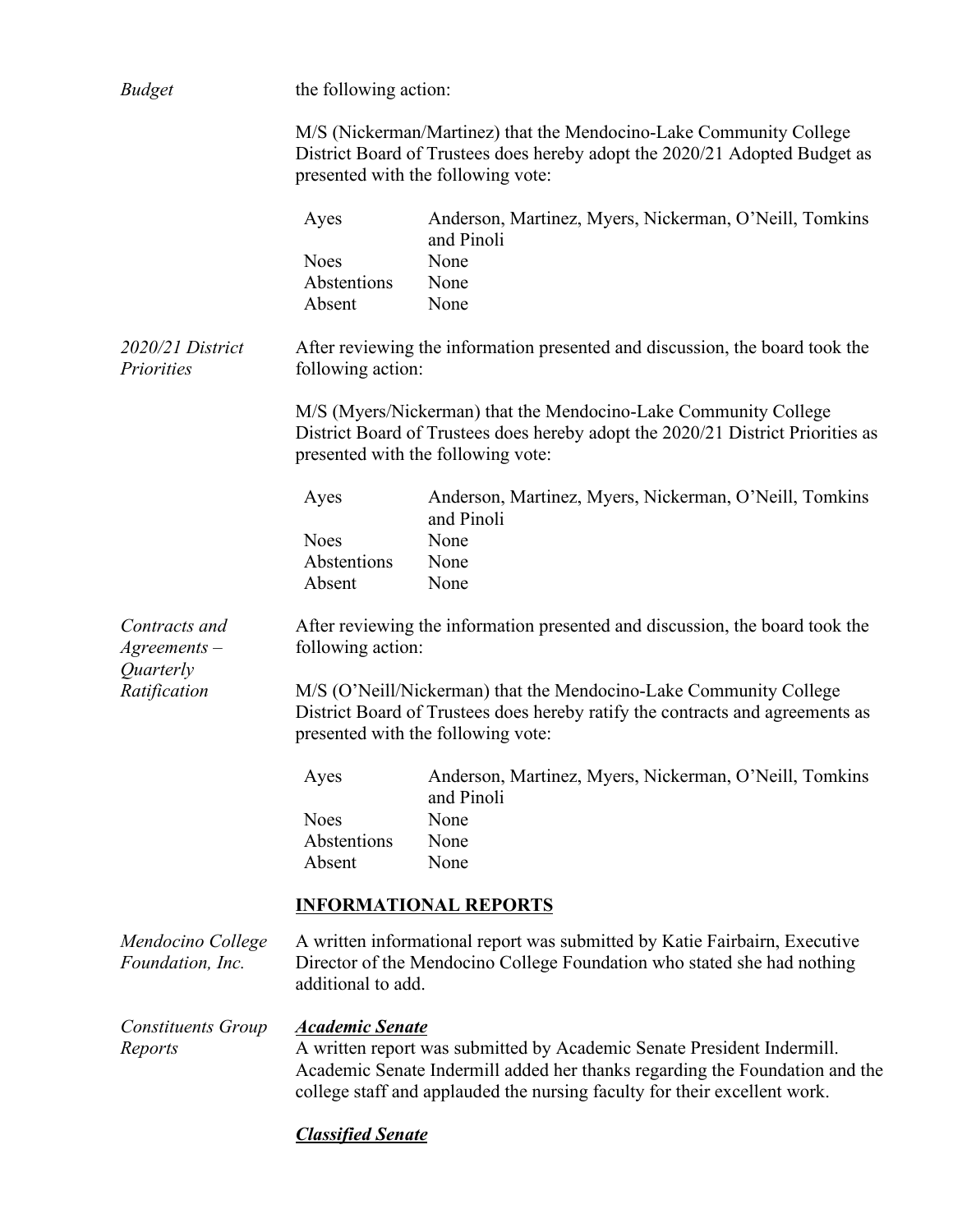A written report was submitted by Classified Senate President Mayra Sanchez who stated she had nothing to add at this time.

### *Management Team*

A written report was submitted by Management Team President Janelle Bird who stated she had nothing to add.

| <b>Board Policy</b><br>Additions and<br>$Revisions - First$<br>Reading | Board policy 3430 – Prohibition of Harassment, Board Policy 7100 –<br>Commitment to Diversity and Board Policy 7340 – Leaves were presented for<br>review. Discussion and/or adoption of these policies will take place at the<br>November 2020 board meeting.                                                                                                                     |  |  |  |
|------------------------------------------------------------------------|------------------------------------------------------------------------------------------------------------------------------------------------------------------------------------------------------------------------------------------------------------------------------------------------------------------------------------------------------------------------------------|--|--|--|
|                                                                        | <b>TRUSTEE COMMUNICATION</b>                                                                                                                                                                                                                                                                                                                                                       |  |  |  |
| <b>Trustee Reports</b>                                                 | Trustees commented orally on their recent college-related activities.                                                                                                                                                                                                                                                                                                              |  |  |  |
|                                                                        | Trustee Anderson stated it was great news about the NCLEX 100% pass rate.                                                                                                                                                                                                                                                                                                          |  |  |  |
|                                                                        | Trustee Martinez informed the board she was invited by Dr. Martinez to the<br>recent Latinx presentation and was very honored to be included.                                                                                                                                                                                                                                      |  |  |  |
|                                                                        | Trustee Myers stated she had nothing to add except that the college is doing a<br>great job under the current circumstances.                                                                                                                                                                                                                                                       |  |  |  |
|                                                                        | Trustee Nickerman stated we need advisory committees and their help to place<br>students in work experience programs. Trustee Pinoli stated he will work with<br>Superintendent/President Karas to address this request.                                                                                                                                                           |  |  |  |
|                                                                        | Trustee O'Neill informed the board that he attended a Zoom meeting in<br>September entitled "Becoming an Informational Trustee" where three trustees<br>from different colleges presented. He stated it was very helpful to hear how<br>Trustees are involved at other colleges. He also echoed the previous<br>statements regarding the success of the Nursing program graduates. |  |  |  |
|                                                                        | Trustee Tomkins echoed Trustee Nickerman's comment regarding advisory<br>committees. He stated without information coming back to us from the<br>community we may be missing something.                                                                                                                                                                                            |  |  |  |
|                                                                        | Trustee Pinoli informed the board he sends information out to Trustees weekly<br>in an attempt to keep everyone apprised of anything going on at the college. In<br>addition, he pledged to work with Superintendent/President Karas on<br>upcoming projects in order to get the Trustees more involved in the college.                                                            |  |  |  |
| Future Agenda Items                                                    | The current list of future agenda items includes the following with<br>$\bullet$<br>additional comments from members of the Board of Trustees:                                                                                                                                                                                                                                     |  |  |  |
|                                                                        | Diversity training for Board members – Trustee Martinez requested this<br>item and feels it needs to be either a workshop or special meeting. It                                                                                                                                                                                                                                   |  |  |  |

should not be a lecture but more of a reflection and participation by